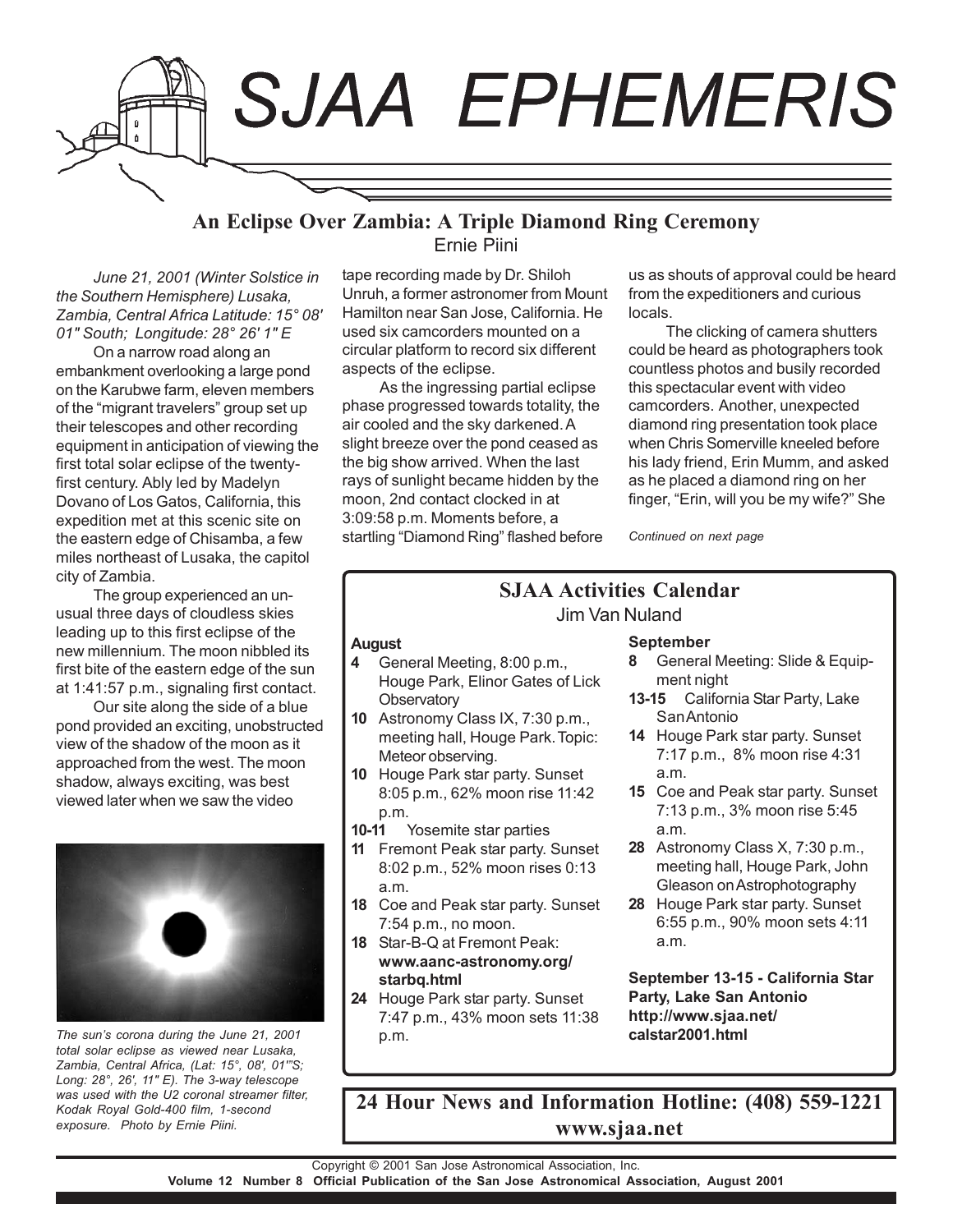# *Eclipse over Zambia*

*Continued from first page*

accepted immediately. We learned of this romantic event after totality. Both are from Tennessee.

Three rosy-pink prominenses, magnetic storms appearing on the limb of the eclipsed sun, helped beautify this spectacular sight. The pearly-white atmosphere surrounding the sun, the corona, blossomed into a symmetrical flower with short petals. These streamers were similar to the eclipse of August 11, 1999, that I saw from near Munich, Germany. During a period of maximum sunspot activity an eclipse typically produces a symmetrical corona, while in a minimum sunspot year one expects very long coronal streamers.

At third contact the first rays of sunshine poked through valleys on the moon. This "third" Diamond Ring presentation of this eclipse occurred at 3:13:03 p.m., heralding another roar from the highly excited persons on the banks of the Karubwe farm pond. The moon's shadow could be seen racing away from us towards the east, not to be seen again until December 4, 2002 — then from South Africa, the Indian Ocean, or Australia. Totality at our site lasted 3 minutes and 31 seconds.

Julie Heikes, a Polaroid filming specialist and graphic artist from St. Michaels, Maryland, recorded the entire event on her hand-held recorder. She also taped our adventures throughout the rest of our trip.

Kirsten Smith brought her homemade 6-inch telescope for this eclipse and monitored the outgoing partials until fourth contact (4:29:15 p.m.). She projected the sun's image onto white cardboard for easier monitoring. There to share her results were her dad David, and mom Sharon, all from San Jose, CA.

The temperature during the eclipse decreased from a high of 79 degrees Fahrenheit to a minimum of 61 degrees — a drop of 18 degrees. No shadow band activity was reported near the beginning or the end of totality.

For this eclipse I elected to mount a high resolution Canon GL1 camcorder

where I usually mount my C-90, 1000 mm focal length telescope. Everything normally rides piggyback on my 3-Way Telescope (600 mm focal length). The GL1 has three CCD sensors, each assigned to handle one of the three primary colors — red, green and blue. I built a special filter adaptor which bayonets to the front of the fluorite lens. This lens is manufactured from a grown crystal material and provides outstanding resolution, contrast and color reproduction. I used a density-5 solar filter constructed from Baader AstroSolar safety film purchased from Astro-Physics, Inc.

Special care is necessary to handle the large change in brightness from the sun's partial phase to totality. I used the TV mode at 8000 shutter speed and covered the lens with a density-5 filter to record the partial

*Another, unexpected diamond ring presentation took place when Chris Somerville kneeled before his lady friend ....*

phase images. Then at totality, and only when the activity of the bright Baily's Beads/Diamond Ring moment was over, I removed the solar filter and recorded the inner corona and rosy-pink prominences. To open up the exposure for the corona I switched the camcorder to the "Easy Recording" mode. At third contact, I quickly replaced the solar filter to prevent damage to the camcorder. The GL1 has an optical zoom of 40x and a digital zoom of 100x. The 40x zoom presented an ideal image size of the partials and prominences, almost filling my field of view. I remotely zoomed in to capture the full width of the corona. There was no need to use the 100x zoom capability as a larger image size was not required and the loss of resolution would have been unacceptable.

In my twenty-two solar eclipse adventures I have mentioned many times before that there always exists the possibility that the eclipse will be clouded out; therefore, one must give higher priority to one's itinerary. Traveling to remote countries presents one with a rare opportunity to explore other places, peoples and cultures. Our migrant traveler group took many interesting side trips on this journey. In Lusaka we were shown many of the historic sites pertaining to the revolution which saw this former country of Rhodesia become Zambia and also Zimbabwe.

The night before the eclipse we were treated to a view of the wonders of the Southern sky. We enjoyed seeing the Southern Cross (Crux), with its associated Coal Sack and the Jewel Box Cluster; Alpha Centauri, the closest star (other than our sun) to earth; Beta Centauri; Omega Centauri, that beautiful globular cluster; the amazing Eta Carina nebula; and the "False Cross" which is often mistaken for the Crux. All this was laced together by the amazing arm of the Milky Way. It was at this star party that Kirsten Smith saw "first light" through her homemade telescope. The 19-year old sophomore from Brigham Young University did such a perfect job in her mirror grinding that she was awarded a summer job at the NASA facilities in Mountain View, California.

A real treat was to see the red planet Mars high in the sky, approximately 70 degrees above the horizon, along with the constellations Scorpio and Sagittarius. In North America our view of Mars during this close apparition has been very low in the sky to our south.

The big attraction of this trip was Victoria Falls. The flow of the mighty Zambezi River over this 355-feet high, mile-wide gap is breathtaking. The roar of the falls is one thing, but the misty cloud formed by this act of nature requires the use of raincoats. More so, cameras and camcorders must be totally protected with plastic covers or be ruined by water — as many found out the hard way. The continuous spray cloud above the falls can be seen from miles away. In small groups we all took tethered balloon rides 400 feet up for a

*Continued on following page*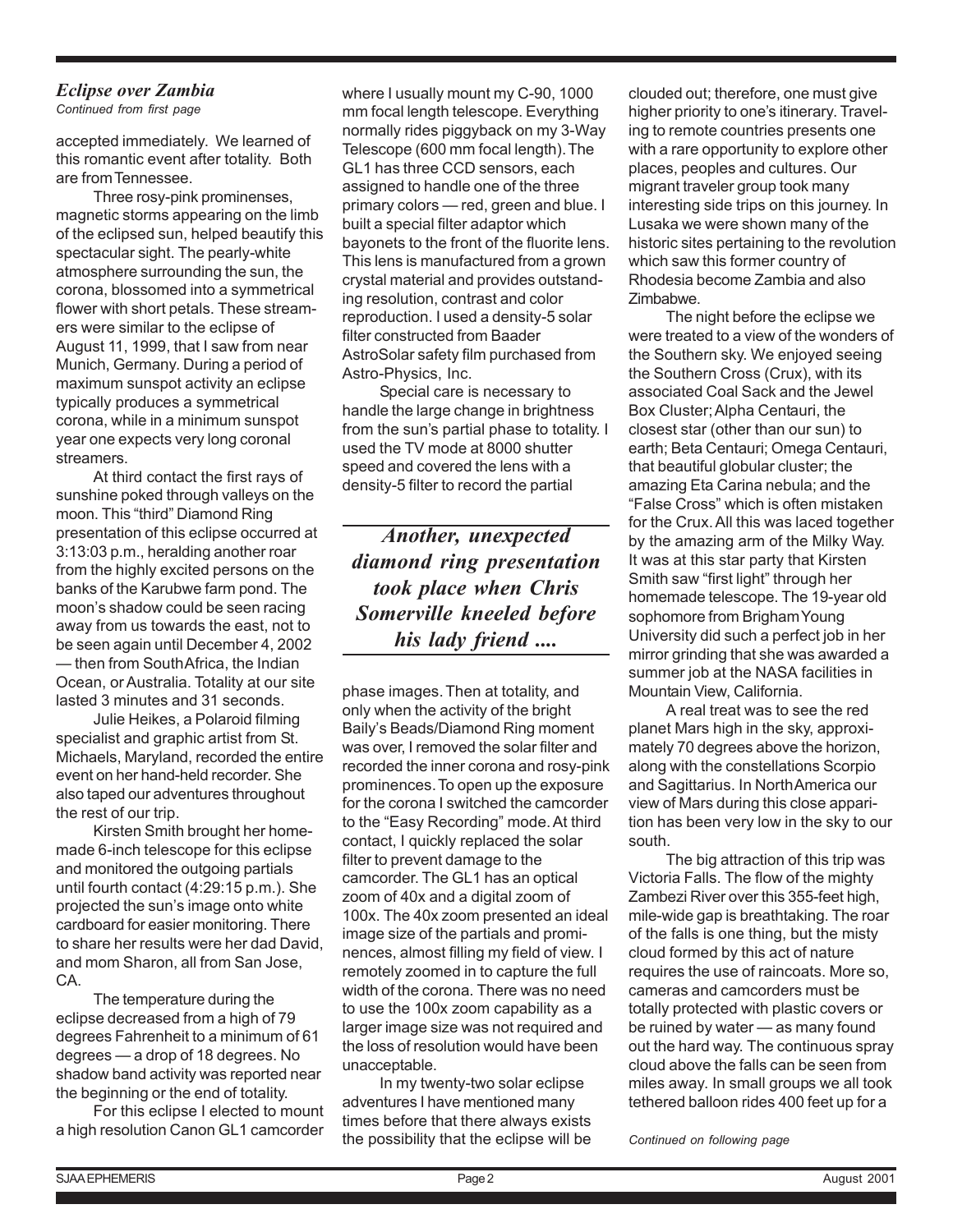*Continued from previous page*

better view of the falls. The helium filled balloon swayed its nervous passengers from side to side in the afternoon wind. We almost did not go up because of the wind. Group members Wes and Noni Hamilton from Evergreen, Colorado, braved a test ride just before me. We all returned safely.

For comparison, Victoria Falls is twice as high and one and one-half times as wide (5600-feet) as Niagara Falls. The entrance to the falls is marked by a tall statue of Dr. David Livingston, who on November 16, 1855, was the first white man to see the falls. He named them Victoria in honor of the Queen of England. It was near here that I met many of my eclipse-chasing friends from past events.

We enjoyed a sunset cruise on the Zambezi River featuring sightings of many hippos bathing, and the next morning a sunrise champagne breakfast cruise on a vessel provided solely for our group and its cooks and operators.

Several of us were treated to a train ride at sunset over the bridge which straddles the deep gorge of the falls. The bridge, one of the highest in the world, is often used by bungee jumpers. Our eclipse ambassador, Dr. Shiloh Unruh, wore a crazy homemade headgear complete with teddy bear and windmill fan. He was the center of attention throughout our trip, like a clown from outer space. Dr. Shiloh paid a good sum to ride in the engine room and blew the whistle continuously.

We next bussed to the Hwange Game Preserve, rated as one of the best in Africa. We went on two safaris which included some wonderful views of wild animals and colorful fowl. The African acacia and baobab trees made excellent silhouettes during a delightful reddish sunset. We needed several blankets to keep us warm at night, the coldest part of the trip. Cold in Africa?

Lastly, we flew to Harare, the capital of Zimbabwe, a very modern city with many high-rise buildings. A fourhour bus ride took us south to the famous Great Zimbabwe Ruins, the

remnants of a large city built some 500 to 800 years ago and inhabited then by some 20,000 people. There are two main sites: an impressive Hill Complex and below that the Great Enclosure. Great Zimbabwe means houses of stone. The walls were constructed using individually shaped granite blocks carefully pieced together without the use of mortar. The Great Enclosure, which is the dominant feature, has a circumference of over 800 feet with walls about 33 feet high and 15 feet wide in some places. The purpose of a conical tower near the southern wall remains a mystery to this day. Could there be some astronomical signifi-

cance? The Great Enclosure is the largest ancient building in Africa south of the Sahara. We enjoyed lunch at the impressive Great Zimbabwe Hotel, a must for anyone visiting this area.

As usual every trip must come to an end. This adventure into the heart of Africa for a memorable 12 days I will never forget. Now I'm excitedly anticipating my 23rd eclipse adventure into the shadow of the moon in December 2002. I intend to share the next total eclipse with my grandson, Matthew.

My thanks to my personal editors Joe Heim and May Coon for reviewing this article.

# **Birdwatching at the Grand Canyon** Jane Houston Jones

The avian constellations offered many celestial splendors for tourists and astronomers alike at the 2001 Grand Canyon Star Party. The brilliant summer Milky Way provided a celestial canopy for Cygnus the Swan and Aquila the Eagle. A fond farewell to Corvus the Crow as it set beyond the rim of the canyon made me yearn for more bird watching. Luckily, my birdwatching was not over, for northern Arizona is home to a most remarkable and ancient bird, the California Condor.

When we look at the constellation Cygnus, we are looking directly along the Orion Arm of the Milky Way as it spirals inwards toward the galactic center. The name Deneb means "tail" in Arabic and it is easy to see how this star forms the tail of Cygnus the swan. The blue and gold double star Albireo forms the head and the swan spreads its wings on either side of the Milky Way as Cygnus flies forever southward.

Close to Deneb is the shining gas cloud whose name needs no interpretation, the North America Nebula. You can see this extended patch of emission with the unaided eye from a very dark location. Its faint neighbor, the Pelican Nebula is actually a part of the same glowing nebula 100 million lightyears across and 3,000 light-years distant. Together, this cloud is six times bigger than the Orion Nebula.



*One of the California Condors sighted at the Grand Canyon by the author. Photo by Barry Peckham.*

Traveling further along the spiral arm we come to a different kind of nebula, the Cygnus Loop, 2500 lightyears from our sun. The Cygnus Loop, or the Veil Nebula as it is frequently called, is the remnant of a supernova which exploded about 20,000 years ago. The eastern segment is sometimes called the filamentary nebula, a riot of curvy wisps, strands and laces from the still-expanding stellar shock wave. The western segment is the more familiar piece, visible both north and south of the star 52 Cygni. It looks like a faint tattered lacy ribbon knotted by the star.The star is really in the forground and not a part of the nebula. The fainter north central piece of the

*Continued on following page*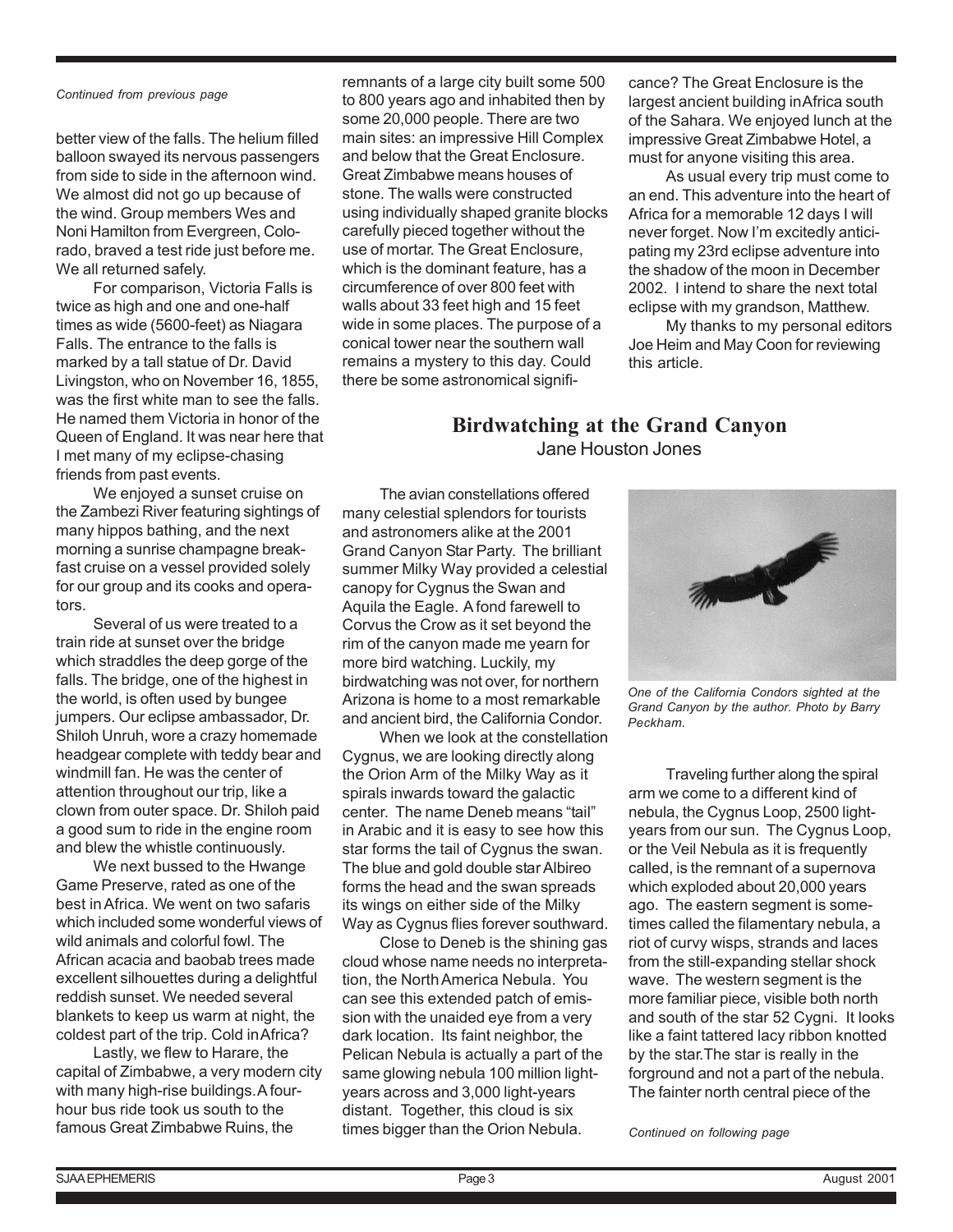## *Birdwatching*

*Continued from previous page*

remnant is known as Pickering's Triangle. No summer star party is complete without a sweep of the segments of the Veil Nebula, which are best seen with the aid of an O-III filter.

The great rift of the Milky Way begins near Deneb and extends SW deep into the southern Milky Way ending near Alpha Centauri. The dust clouds of the rift are probably 1,000 light-years distant in Cygnus, and approach us in Aquila, Scutum, Sagittarius and Scorpius, where they are only a few hundred light years away. The eagle Aquila is dusted with dark nebulae, ancient star cities, stellar outbursts and the faint puffs of exploded stars. Aquila is on the celestial equator and cuts through the great rift of the Milky Way where it runs NE - SW. Aquila is poor in clusters, rich in faint planetary nebulae, and loaded with dark nebulae.

Turning away from the the center of our galaxy, we see the trapezoidal shaped constellation, Corvus the Crow low in the southwest sky. From the big dipper handle, follow the arc to Arcturus, speed to Spica then curve to Corvus. Within the constellation boundary lies R Corvi at the western vertex of a triangle with two 7th magnitude stars. A mira-type variable, it fluctuates from magnitude of 6 to 14 over a period of 317 days. Delta Corvi is a brilliant white primary and faint pale lilac secondary double star. Struve 1669 is a beautiful pair of yellow stars



*Grand Canyon star partiers (left to right) Barry Peckham of Litebox Telescopes, John Dobson,* SJAA Ephemeris *editors Jane Houston Jones and Morris Jones.*

in a sparsely scattered star field, only 1.5 degrees south of M104 the Sombrero Galaxy in Virgo. Most observers have bumped into this pretty double on their way to the Sombrero.

The most interesting galaxy in Corvus is the Ring Tail Galaxy, NGC4038 and NGC4039. The two components can be visually discerned in a large telescope, and through smaller instruments, varies in appearance from an irregular glow to a comma shaped crescent. The northern galaxy, 4038 is bigger and brighter, a crescent with a dark patch in the middle. The southern galaxy, 4039 is connected at its SE edge to its companion. NGC4361, right in the middle of Corvus near the star R Corvi is a little gray planetary nebula. My first observation

*[The] vast Grand Canyon with its spires and pinnacles, ... and on a rock pinnacle in the foreground, a perched condor, elegant in dress-black ....*

of this little gem marked the completion of the Herschel 400 two years ago and so it is a favorite of mine.

The Crow soon disappeared beyond the horizon. Taking its place in the Arizona sky was our most endangered bird. The California Condor was near extinction twenty years ago. The population now stands at 156, with 25 flying free in Arizona and 34 in California. It soars on the warm thermal currents to 4572 meters (15,000 feet) searching for carrion. Adults are black except for white underwing linings. The head and neck are mostly naked, turning pink/orange at maturity. Males and females cannot be distinguished by size or plumage characteristics.

California condors or their ancestor species have inhabited North America since at least the Pleistocene era (10,000 to 100,000 years ago). Fossils have been found ranging from the Los Angeles La Brea tar pits to Florida. An ancestor of the California Condor, Teratornis incredibilis (Unbeliev**California Star Party, September 13-15 Lake San Antonio http://www.sjaa.net/ calstar2001.html**

able Bird Monster) dates back 60 million years and had a wingspan of 17 feet. It may have been the largest bird ever to fly. The modern G. californianus, though reduced from this prehistoric size, is still the largest north american land bird with a documented wingspan of up to 9.8 feet and reported spans of 11 and 13 feet. Peregrine Fund Field Biologist Sophie Osborn daydreams as she records these words in her field notes. "An image comes to mind: the vast Grand Canyon with its spires and pinnacles, its looming walls and colorful turrets, aflame in the setting sun. And on a rock pinnacle in the foreground, a perched condor, elegant in dress-black, the wisdom of ages reflected in his bald pate."

Soaring hundreds of feet above the canyon rim one hot June afternoon were several California Condors. Perched on a rocky outcrop, heating their bodies and feathers in the sun were five more of their brethren, some alighting as we watched. Ten more soared nearby, the biologist reported. "Eighteen of the twenty-three free-flying condors are flying near the south rim today", she told us breathlessly.

I added this observation to my lifetime observing list, and continued on my afternoon walk. That evening, I revisited the celestial birds with my telescope, and recalled the memory of the soaring condor flying free over the high desert landscape.

*[Another story and complete photo album is available at http:// www.sfsidewalkastronomers.org/.]*

**Fremont Peak Star-B-Q August 18 http://www.aancastronomy.org/starbq.html**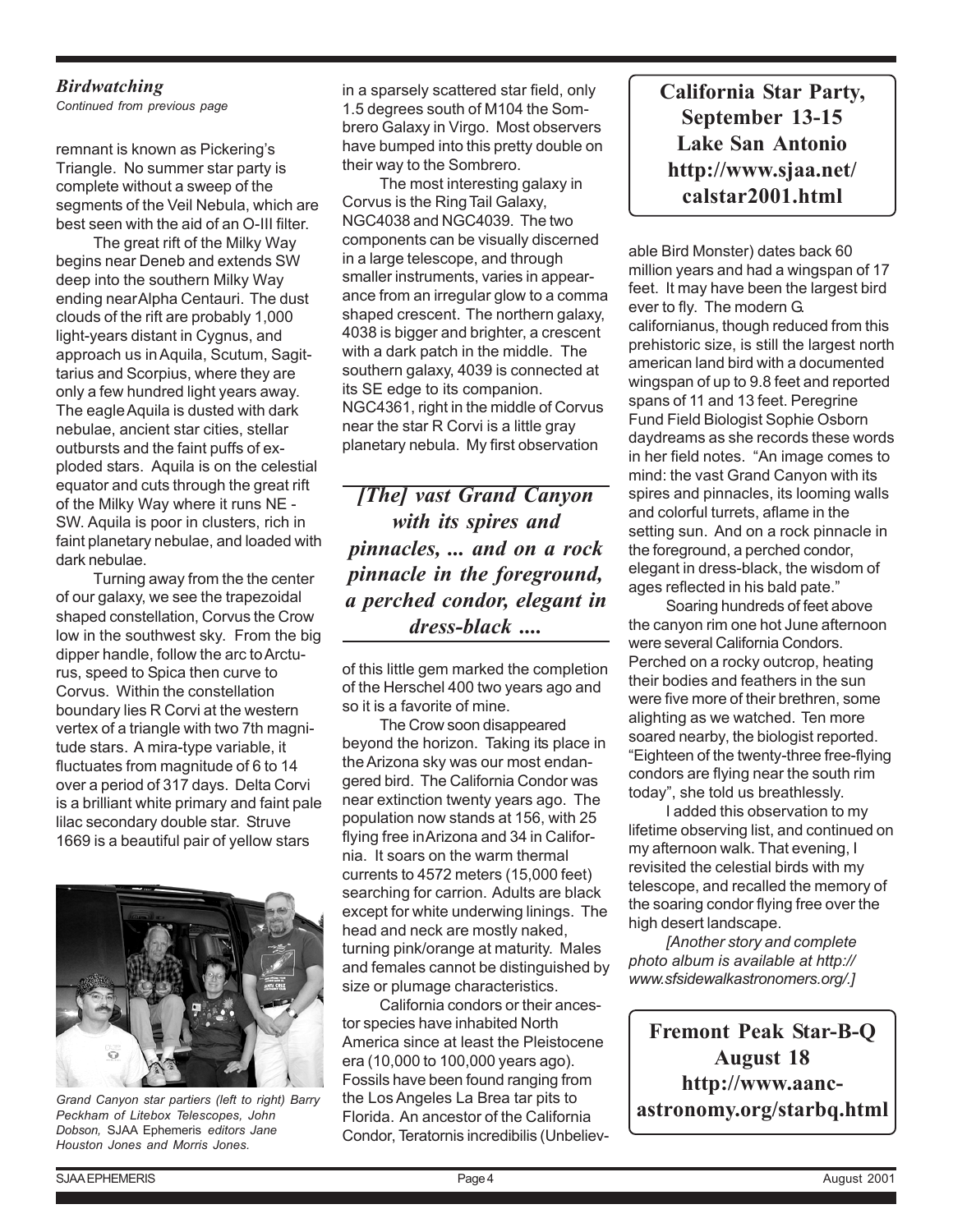# **Lessons From Polyphemus** Andrew Pierce

*[Editors Note: This article is part of a continuing series about members' experience with SJAA loaner telescopes. Have you borrowed one of the fine telescopes from the SJAA library? Share your experience in an article for the* Ephemeris*.]*

They gather by night in the darkest of places, manipulating their black shrouded cylinders, speaking a language the uninitiated cannot understand. If you have been to a star party you probably seen them. These Druidic figures are the Big Dob Guys $<sup>1</sup>$ .</sup>

By the fall of 2000, I had been involved in amateur astronomy for about two years and was curious whether I had what it takes to join this exalted group. My first serious scope was an ETX Astro, the original model, without any electronics. (If you don't think the 90 mm Mak-Cass is a serious scope, I invite you to compare it with images from the department store refractor that resides in a dusty corner of my garage.) After less than a year I graduated to a 9.25-inch Schmidt-Cassegrain, a very competent all-purpose telescope. But I don't have the eyes of a Freeman or an O'Meara who can see profound detail at middling apertures so I wanted to know — did I have what it takes to be a Big Dob Guy?

I knew I was in no rush to add a monstrous new scope to my life without some practical experience. A lot of thought and research went into buying the 9.25 inch scope and I'm grateful with every use that I took the time to study all the options. Before I could think about adding a true light bucket to my garage I wanted to try one out. The SJAA loaner scope program was just the thing.

A quick glance at the *Ephemeris* revealed that the largest scope on tap was a 14.5 inch truss-tube Dobsonian — a scope any true priest or priestess of the exalted rites would be proud to collimate.

I e-mailed Mike Koop with my request. He wanted to know one thing — how big was my car? When I replied that I had a station wagon, he suggested I drive up to Fremont Peak that Saturday night because Bob Havner was bringing the scope up there. I had been to the Pinnacles, Lick Observatory, the Trinity Alps and Molokai with a telescope but I had never been to the historic astronomy site and local party zone at Fremont Peak. This could not be missed.

Driving to Fremont Peak is a little like driving in Rome or Chicago — you should not be allowed to drive up there unless you have driven there at least twice before. With the help of the wrong map I ended up in foggy Salinas where a local helpfully directed me up Crazy

# *Driving to Fremont Peak is a little like driving in Rome or Chicago ....*

Horse to the San Juan Grade which I followed all the way to San Juan Bautista without seeing the sign for Fremont Peak. After circling the mountain twice, I knew where it was, but I still had no idea of how to get there. I finally found my way to the top three hours after leaving Palo Alto.

It was worth it. I found Bob Havner by stumbling around in the dark until I saw a Big Dob that had a "loaner scope" look. Loaner scopes do not come with ceremonial plaques, custom shrouds or digital setting circles. Bob let me push the scope around a little bit, my first real experience with a Dobsonian. My observing notes read simply: "I could enjoy this."

After a few minutes I let Bob have his last outing with scope. It was September 30, 2000, a night when Fremont Peak was at its best, with virtually no light pollution penetrating from the foggy lowlands. There was a large enthusiastic crowd. In fact, if you are reading the Ephemeris there is a pretty good chance you were there. I

particularly remember, very late at night looking through Jane Houston Jones' big scope at M38 and the nearby NGC 2158 cluster.

A week later on October 6, 2000, I picked up the loaner scope from Bob Havner at Houge Park. It was beautifully collimated from the start, an experience that did not always recur. Bob left me with the scope and soon a line of fifteen kids and parents queued up to look at the moon on this partly cloudy evening.

Bringing the scope home was like bringing home a puppy. It made a mess in my house and garage and took far more time than I could have imagined. It wouldn't fit into the garage without bending. However, I soon found I could assemble it and disassemble it, collimate it and even look through the eyepiece without a ladder. I also grew to admire the elegant simplicity of the Dobsonian design, which is all about homage to the biggest practical mirror.

Bob Havner warned me it was not a very good planetary scope and I found that it did not produce optimal planetary images compared to the 9.25 SCT or a 6 inch Mak-Cass. However, my notes remind me that at various times I was able to split the Double Double in Lyra cleanly, see the Cassini division and see detail on Jupiter beyond the obvious bands, including the Great Red Spot. Still, for any one thinking of borrowing this scope it is not trivial to collimate, it does not always hold its collimation, and it performs best on galaxies and nebule and less well on star clusters, double stars, and planets.

So what did I learn from the monstrous Cyclopean beast? First and foremost I learned what aperture can do. I got my first look at such objects as the Intergalactic Wanderer, NGC 2419, in Lynx; Hubble's Variable Nebula, NGC 2261; the Flame Nebula, NGC 2024; and Thor's Helmet in Canis Major, NGC 2359. The planetary nebula M27 took on a whole new shape, with bilateral extensions that are perpendicular to the familiar hourglass shape.

*Continued on next page*

<sup>1</sup> *Many Big Dob Guys are female, but as a group, like Refractor Guys, I can't help but thinking of them as "Guys."*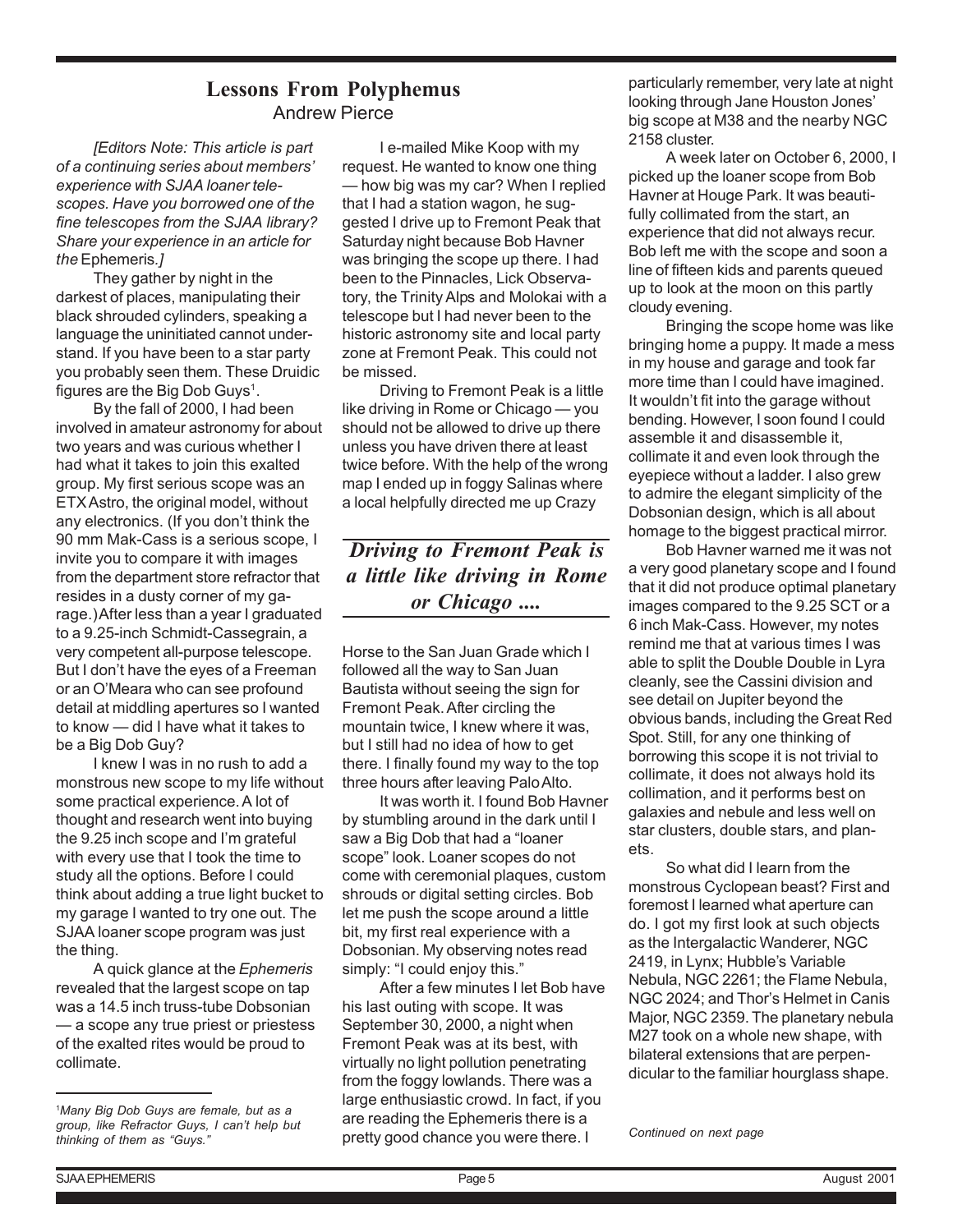# *Lessons from Polyphemus*

*Continued from previous page*

I was also able to get spectacular wide field views of galaxy groupings and saw details of galactic structure that gave the faint fuzzies distinctive personalities.

I also learned that one is less likely to use a telescope if it is difficult to put together and requires a large vehicle to move. The big dob could fit in a mid-size hatchback by nesting the mirror box inside the rocker box and placing the mirror and upper ring in the back seat, but this is not recommended. I did not get the scope out to dark site locations as often as I thought I would and on several occasions opted to bring the 9.25 inch Schmidt Cassegrain simply because it assembled more easily and can be disassembled and packed in less than five minutes. The 14.5 inch loaner scope does not have clamps or captive hardware. It takes about 45 minutes to assemble and collimate if you do not have help.

I also learned that if you go by yourself to a dark site with a 14.5 inch scope and want some help you can count on the kindness of strangers.

# **Volunteer to Help KTEH August 16** Mike Koop

The SJAA has been requested to provide volunteer support answering phones for the KTEH pledge drive on Thursday August 16th from 6:30 p.m.-11:30 p.m. During this shift, *Best of Cosmos*, and *Odyssey: The Mind's Eye* will be showing for approximately 3 hours. Food is provided and our club will receive onair credit for their contributions of time during their volunteer shift if we provide 10 or more people. Please contact Mike Koop (WK: (408)473- 6315) or via email (koopm@best.com) if you are interested in helping out.

One night at Fremont Peak there was only one other amateur astronomer because the park rangers had run off the friend who was supposed to meet me. Brian, a total stranger was glad to help, even as his wife yawned in their car. Once set up, I spotted a milky looking cluster near M35. After showing it to Brian, I realized it was the same object, NGC 2158, that Jane Houston Jones had shown me two months earlier at the same site. And so the torch was passed.

On another night at Montebello, I had a similar experience, although the person who helped me assemble and collimate, an experienced amateur telescope maker, commented that I had the "world's most dysfunctional Dob." This was a little unfair. The scope is obviously a homemade project, but it does what it's supposed to do. Since it's a giant clumsy one-eyed beast, I took to calling it Polyphemus.

I also learned that a large aperture can do amazing things even in the suburbs. Towards the end of my period with the scope I couldn't get out to tour Virgo and Coma Berenices due to bad luck, bad weather, and other distractions. The final Saturday night that I had the scope I was not in a position to go to a dark site but it was an unusually dark fine night in my yard in Palo Alto. I was able to traverse Markarian's chain and several other galaxy trails in Virgo and Coma, picking up no fewer than eight new-to-me galaxies with the scope set up only 10 feet from my front door. I also got a nice surprise on my last night with the scope, as a combination of good collination and good seeing gave me a memorable view of M3, after I had given up on getting super sharp views of clusters with this telescope.

So am I a big Dob guy now? Well, not yet, but next summer, if you see someone fussing over one of Tom Noe's 14.5 inch Dobs, muttering something about Abell clusters or optimal thermal performance, it just might be this alumnus of the SJAA loaner program.

## *Mooning*

## **Hawaiian Moonscapes** Dave North

Anyone who's been to Hawaii knows they have a different take on things.

We recently made a trip there, in part to get a different take on the Moon and planets.

Okay, a good part of the reason was to catch Mars high in the sky during this low opposition, and we did (only briefly, though, as the weather was not all that cooperative).

All was not lost.

The Big Island (where we spent all our time) is basically Volcanism Central for Earth. And the greater portion of what we see on the Moon was formed from volcanism.

(The notable exception, of course, is impact cratering, which often led to volcanic events — such as the basaltic floods in the maria).

Anyone going to Hawaii with the idea that they would see moonscapes as they appear today would be largely disappointed (with one notable exception).

The Big Island volcanoes are all wayyy too new to look like the Moon, which stabilized from a macrovolcanic point of view some billions of years ago, and since has been pulverized to sandy dust.

Much of the basaltic flow on Hawaii runs from brand new to hardly old enough to notice the difference from a lunar point of view.

But what you can see is how the Moon looked when it was young, and how that might lead to what we see today.

In that respect, you couldn't ask for a better place.

Perhaps the most striking thing you'll see is the large, collapsed lava tubes in the newer flows from Pu'u O'o, which has been the main site of activity for the last 15 years or so.

I had always thought the usual story involved huge tubes that drain, and after some thousands or millions of years, finally collapse from some strain or nearby impact.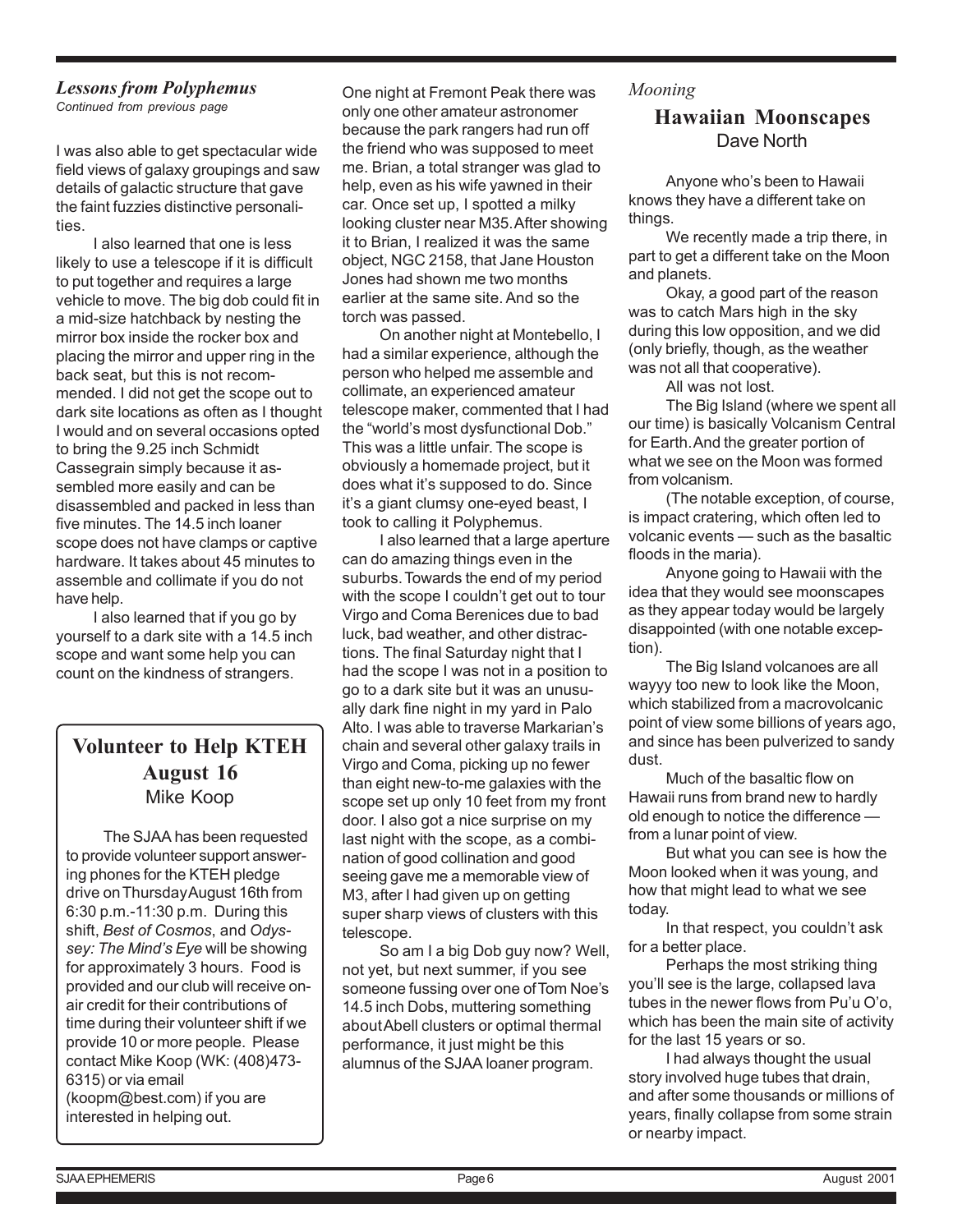Not so.

Some of the large tubes collapse almost immediately after draining, and that's not uncommon.

From that we learn that many of the sinuous rilles (which probably formed this way) may have been visible in their present state since not too long after they formed!

This was a real revelation for me. Speaking of lava tubes, by far the best I've ever seen for variety of size, color and formation are right in the suburbs of Hilo.

You can drive right up to them and walk in, if you have a flashlight.

There are no admittance fees, no supervision, just caves.

It's wonderful. Go.

Another impressive visual is Mauna Loa, which translates as "Long Mountain."

It's very well-named, since it is the classic shield volcano on our planet. The rise from base to top is quite gradual, and it's hard to believe from looking at it that it's nearly 14,000 feet tall.

It's just so ... well, long! That really gets across the idea behind the large shield zones like Rumker, and even more notably the huge shields on Mars (including the largest mountains in the solar system).

Mauna Kea, where all the telescopes are, translates as "white mountain" or "sun god mountain" depending on your source.

Either name is also apt.

And there you'll find the one true moonscape we found on Hawaii, right at the top where the telescopes are!

It's made of old cinders that have been windblown into gradual heaps, and the effect is almost identical to pictures I've seen of the moon. It is, perhaps, the best place on Earth to walk on the Moon.

Not too far down is a small barren valley strewn with rocks that could easily pass for the photos sent back from Mars.

Amazing. Three planets within a few miles of each other...

New lava is shiny, shapely, and fascinating. Nowhere else have we

seen such a complex and beautiful volcanic display.

It was not possible to see any open flows, though we did catch sight of some Red Hot Lava (is that a rock group?) through a window into a lava tube.

*The Shallow Sky*

So in that regard, it doesn't look lunar at all there. But once, the Moon did look something like Hawaii.

And as much as I like the Moon now, I have to admit Hawaii looks a lot better!

# **A Daytime Occultation of Jupiter** Akkana Peck

Mars is still the Planet To Watch in early August. It's shrunk to 17 arcseconds (from its maximum of 20.8 back in mid-June). That's as big as the disk of Saturn, still big enough to see detail, but look while you can, because it will continue to shrink rapidly as the month progresses, to only 14" at month's end. Look early in the evening, while it's still (relatively) high in the southern sky, and you might see some of the detail that's been visible this opposition: both polar caps at once (unusual for Mars — usually it's tilted so that we can only see one or the other), Sinus Meridiani and Sabaeus (which have been unusually prominent this year, and should be best placed around the middle of August), dark Syrtis Major and nearby light Hellas (well placed during the third week of the month), and, on the other side of the planet, Margaritifer, Acidalia, and Niliacus Lacus (visible to us in early to mid August).

Watch for changes in the south polar region. Mars' southern hemisphere is coming out of winter, so the south polar cap should be shrinking. Sometimes that means, paradoxically, that the south pole area may get brighter, as ice turns to bright sunlightreflecting haze.

Photographers and observers with wide-angle binoculars might want to try to get a view of Mars near the Lagoon Nebula (M8) near the end of the month, though they're not close enough to appear in the same telescopic field.

As Mars leaves us, diminishing in size as it dips lower in the evening sky during the course of the month, there's

compensation: Saturn is back, rising near midnight and making a nice pattern near Aldebaran and the Hyades. The ringed planet is quite far north this year, and we should be able to look forward to a good pass. Its rings are tilted even more generously than they were last year: can you see the outer ("A") ring all the way around?

Jupiter trails Saturn by two and a half hours, and is visible to morning observers. It makes a close approach (1.2 degrees) with Venus (which hovers low in the morning twilight for most of the month) on August 6. But Jupiter's real show this month comes on August 15 during the daytime, when it passes behind a thin crescent moon. Jupiter will disappear behind the moon's bright limb at about 1:20pm, and reappear at about 2:30.

The thin crescent moon will be somewhat hard to find with the sun this high in the sky: look about 45 degrees west of the sun, then use binoculars or a telescope to spot nearby Jupiter. Will the Galilean moons be visible? Probably not, but I'll be looking. The disappearance and reappearance will take a minute or more, due to Jupiter's size; this is a great chance to share views of an occultation with coworkers or the public, without having to risk missing the "big event" yourself.

As always, when using a telescope or binoculars during the day, be careful not to aim anywhere near the sun; best is to try to set up somewhere in the shade, if possible, which not only makes it impossible to sweep across the sun by accident, but also reduces glare and greatly improves the image.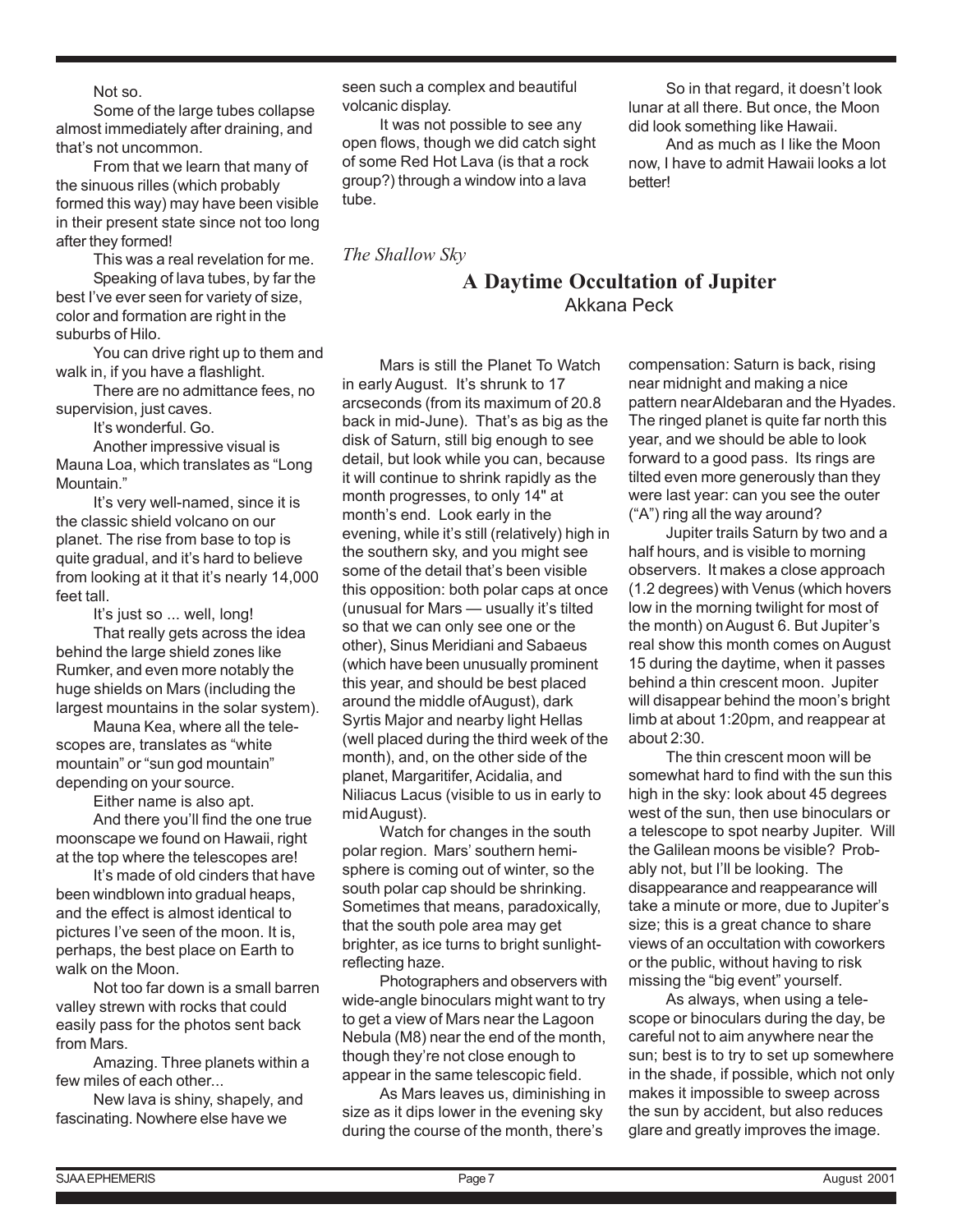

*William Dellinges, formerly of the SJAA, met editors Jane and Mojo at the Grand Canyon Star Party. He sends along this photo of his observatory in Apache Junction, Arizona, and regards to all his friends back in San Jose.*

## **Around The Galaxy** Tom Zeglin

There is an excellent 37-part series which has been running on the Discovery/Science Channel (AT&T 272) called *Around The Galaxy*. I learned, not only what I was looking at, but **why**. The series is produced for The Learning Channel by the BBC, Terence Murtaugh, and others. Episodes are mostly one hour in length, and cover everything from creation, to black holes, to man on Mars in 2050. The series features interviews with the top scientists in the world, including Steven Hawking, the Shoemakers, and Murtaugh, and have great computer animation and narration as well. Bart Simpson even helps out on black holes. Recent episodes had discussions by Seth Shostak of SETI (who

spoke recently at the SJAA). There is so much information in certain segments, such as the one on black holes, that they are worth watching twice.

For the benefit of those members who missed them, I am taping the series, and will continue to do so as they add new ones. I have taped thirtytwo so far, and five more new ones are listed for the balance of July. The tapes could be made available for checkout at the meetings if someone would take that responsibility. I am also taping the repeats that are sprinkled in, so that there will be copies for multiple people to check out.

For more information, contact me by email at rtzeglin@netzero.net.

# **For Sale**

Rick Davidson has for sale a large astronomy collection including a Celestron C-8 telescope, accessories, eyepieces, CCD accessories, books and charts. Available for purchase as a set or individually. Email to rdavison@ispwest.com

Celestron Refractor GP-C102 with equatorial "Great Polaris" mount. It is basically brand new, I just don't have the room to store it any more. Price new - \$1,400, will take \$850. Please email to sbrereton@msn.com.

# **Celestial Calendar August 2001** Richard Stanton

| Lunar Phases:<br>FM<br>22:56 PDT<br>LQ<br>00:53 PDT<br>19:55 PDT<br>NM.<br>12:55 PDT<br>FQ                                                                                                                                                                            | Date<br>03<br>12<br>18<br>25 | Rise<br>Trans<br>21:07<br>00:20<br>06:56<br>23:55<br>04:24<br>12:43<br>14:24<br>18:54 | Set<br>04:12<br>14:35<br>20:43<br>23:15  |
|-----------------------------------------------------------------------------------------------------------------------------------------------------------------------------------------------------------------------------------------------------------------------|------------------------------|---------------------------------------------------------------------------------------|------------------------------------------|
| <b>Nearer Planets:</b><br>Mercury, 1.33 A.U., Mag. -1.5<br>05:37<br>13:25<br>07<br>17<br>07:20<br>13:59<br>14:20<br>27<br>08:06                                                                                                                                       | 21:10<br>20:35<br>20:33      | R.A.<br>09:17.4<br>10:32.1<br>11:33.8                                                 | Dec.<br>$+17:37$<br>$+10:44$<br>$+03:14$ |
| Venus, 1.22 A.U., Mag. -4.3<br>10:35<br>07<br>02:19<br>17<br>03:28<br>10:44<br>10:55<br>03:45<br>27                                                                                                                                                                   | 18:52<br>18:00<br>18:05      | 06:28.6<br>07:18.8<br>08:09.0                                                         | $+21:54$<br>$+21:23$<br>$+19:52$         |
| Mars, 0.62 A.U., Mag. -1.5<br>17:56<br>21:08<br>07<br>20:39<br>17<br>16:09<br>27<br>15:47<br>20:17                                                                                                                                                                    | 00:24<br>01:12<br>00:50      | 17:03.3<br>17:16.3<br>17:33.6                                                         | $-26:55$<br>$-27:00$<br>$-27:01$         |
| Jupiter, 5.75 A.U., Mag. -2.1<br>02:05<br>10:30<br>07<br>17<br>02:34<br>09:55<br>09:24<br>27<br>02:03                                                                                                                                                                 | 18:54<br>17:17<br>16:45      | 06:23.3<br>06:31.8<br>06:39.7                                                         | $+23:05$<br>$+23:00$<br>$+22:54$         |
| Saturn, 9.35 A.U., Mag. +0.7<br>00:47<br>08:53<br>07<br>17<br>01:01<br>08:13<br>07:36<br>27<br>00:24                                                                                                                                                                  | 16:58<br>15:25<br>14:49      | 04:46.2<br>04:49.4<br>04:52.0                                                         | $+20:37$<br>$+20:42$<br>$+20:45$         |
| SOL Star Type G2V Intelligent Life in System?<br>Hours of Darkness<br>06:44<br>20:55<br>07<br>05:36<br>13:16<br>09:09.2<br>$+16:23$<br>07:13<br>17<br>06:24<br>13:12<br>19:59<br>09:46.9<br>$+13:23$<br>07:43<br>06:32<br>13:09<br>19:45<br>10:23.8<br>$+10:01$<br>27 |                              |                                                                                       |                                          |
| Astronomical Twilight:<br>JD 2,452,128<br>138<br>148                                                                                                                                                                                                                  | 07<br>17<br>27               | <b>Begin</b><br>04:35<br>04:48<br>05:00                                               | End<br>21:51<br>21:34<br>21:17           |
| Sidereal Time:<br>Transit Right Ascension at Local Midnight<br>$00:00 = 19:55$<br>07<br>17<br>$00:00 = 20:35$                                                                                                                                                         |                              |                                                                                       |                                          |

 $27$   $00:00 = 21:14$ 

Darkest Saturday Night: 18 Aug 2001 Sunset 19:58 Twilight End 21:33 Moon Set 20:11 Dawn Begin 04:49 Hours Dark 07:16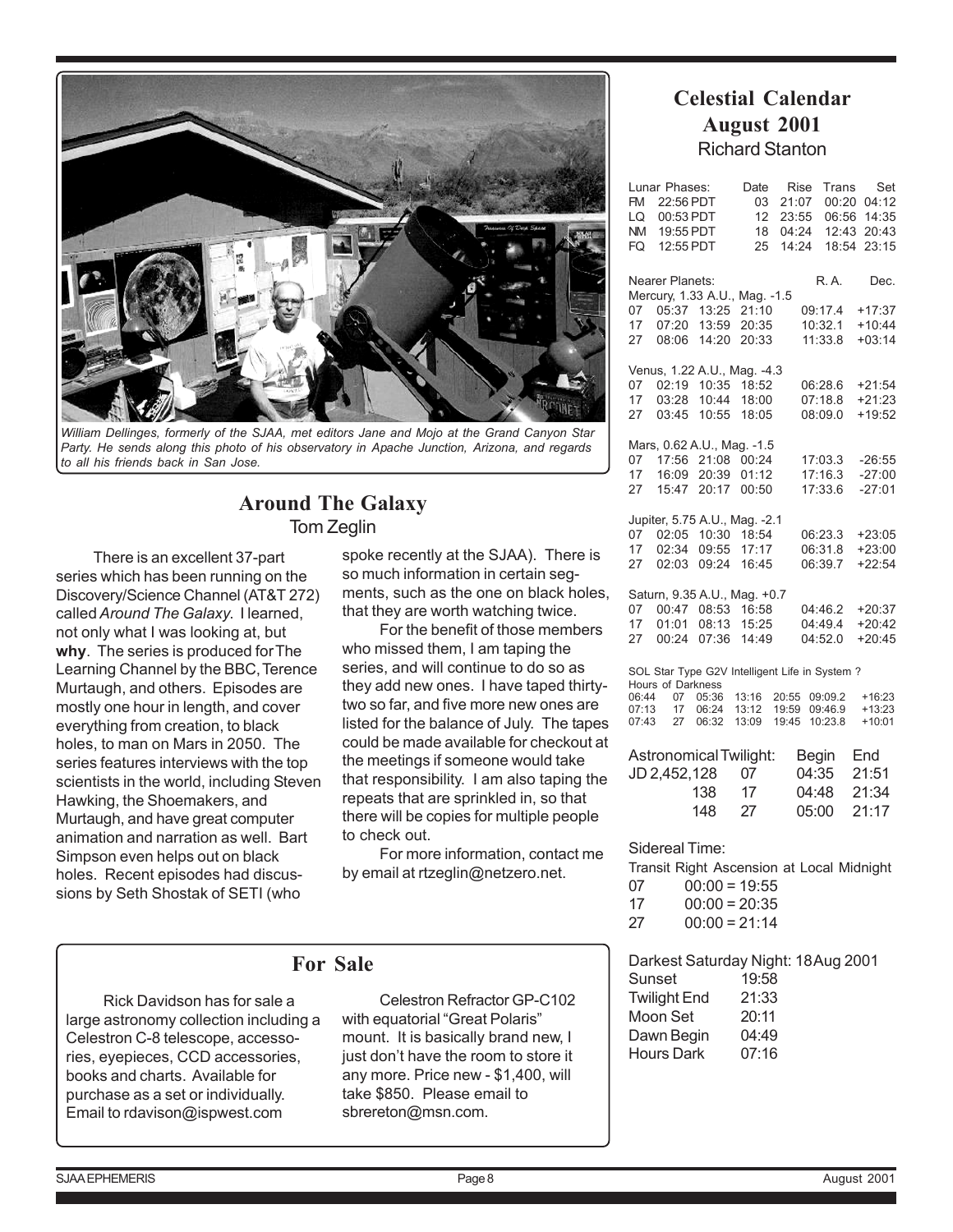## *Officers and Board of Directors*

| <b>Pres</b> | Mike Koop            | (408) 446-0310 |  |
|-------------|----------------------|----------------|--|
| VP          | <b>Bob Havner</b>    | (408) 723-2559 |  |
| <b>Sec</b>  | Jim Van Nuland       | (408) 371-1307 |  |
| <b>Tres</b> | <b>Gary Mitchell</b> | (408) 265-2336 |  |
| Dir         | <b>Bill Arnett</b>   | (650) 780-9645 |  |
| Dir         | Bill O'Shaughnessy   |                |  |
|             |                      | (408) 984-3985 |  |
| Dir         | Jim Bartolini        | (831) 394-7795 |  |
| Dir         | Paul Mancuso         | (408) 946-0738 |  |
| Dir         | <b>MarkTaylor</b>    | (408) 972-2719 |  |

## *Ephemeris Staff*

**Editor** Jane Houston Jones

| (415) 453-2885 |
|----------------|
| (415) 453-2885 |
|                |
| (408) 292-7695 |
| (408) 739-7106 |
| (408) 297-5257 |
| (408) 287-7200 |
|                |

*School Star Party Chairman*

| Jim Van Nuland | $(408)$ 371-1307 |
|----------------|------------------|
|----------------|------------------|

|                | <b>Telescope Loaner Program</b> |
|----------------|---------------------------------|
| . . <b>. .</b> | $(100)$ $(10)$                  |

*Web Page*

Bill Arnett bill@nineplanets.org

Publication Statement

**SJAA Ephemeris**, newsletter of the San Jose Astronomical Association, is published monthly, 12 times a year, January through December.

San Jose Astronomical Association, P.O. Box 28243 San Jose, CA 95159-8243

# **SJAA Loaner Scope Status**

All scopes are available to any SJAA member; contact Mike Koop by email (loaner@sjaa.net) or by phone at work (408) 473-6315 or home (408) 446-0310 (Leave Message).

## **Available Scopes**

These are scopes that are available for immediate loan, stored at other SJAA members homes. If you are interested in borrowing one of these scopes, please contact Mike Koop for a scope pick up at any of the listed SJAA events.

| #Scope | Description          | Stored by            |
|--------|----------------------|----------------------|
|        | 4.5" Newt/ P Mount   | <b>Tim Roberts</b>   |
| 8      | 14" Dobson           | Jack D. Kellythorne  |
| 10     | Star Spectroscope    | <b>Steven Nelson</b> |
| 13     | Orion XT6 Dob        | Li Chung Ting        |
| 15     | 8" Dobson            | Daron Darr           |
| 19     | 6" Newt/P Mount      | Ilkka Kallio         |
| 24     | 60mm Refractor       | Al Kestler           |
| 29     | C8, Astrophotography | Doug Graham          |
| 32     | 6" f/7 Dobson        | Sandy Mohan          |
|        |                      |                      |

#### **Scope Loans**

These are scopes that have been recently loaned out. If you are interested in borrowing one of these scopes, you will be placed on the waiting list until the scope becomes available after the due date.

| # Scope | Description      | <b>Borrower</b>    | Due Date |
|---------|------------------|--------------------|----------|
| 3       | 4" Quantum S/C   | Hsin I. Huang      | 9/15/01  |
| 6       | 8" Celestron S/C | <b>Craig Scull</b> | 8/17/01  |
| 12      | Orion XT8 Dob    | Michael Koop       | 7/30/01  |
| 16      | Solar Scope      | <b>Bob Havner</b>  | 9/2/01   |

## **Extended Scope Loans**

These are scopes that have had their loan period extended. If you are interested in borrowing one of these scopes, we will contact the current borrower and try to work out a reasonable transfer time for both parties.

| #Scope | Description     | <b>Borrower</b>     | Due Date   |
|--------|-----------------|---------------------|------------|
| 2      | 6" f/9 Dob      | John Paul De Silva  | ?          |
| 7      | 12.5" Dobson    | <b>Bruce Horton</b> | 8/10/01    |
| -9     | C-11 Compustar  | Paul Barton         | Indefinite |
| 11     | Orion XT6 Dob   | Raghu Srinivasan    | 9/16/01    |
| 21     | 10" Dobson      | Ralph Seguin        | Repair     |
| 23     | 6" Newt/P Mount | Dennis Hong         | 7/28/01    |
| 26     | 11" Dobson      | Robert Morgan       | 9/2/01     |
| 27     | 13" Dobson      | Gene Schmidt        | 6/30/01    |
| 28     | 13" Dobson      | Michael Dajewski    | 9/2/01     |
| 31     | 8" f/8 Dobson   | John Templeton      | 8/16/01    |
|        |                 |                     |            |

**Loaner Notes:** Member Dix McGuire has donated a home-built 8" f/8.5 to the loaner program. It has a nice Earl Watts mirror and a University Optics cell. Jim Bartolini is currently doing minor repairs on the scope, and it should be ready for loan this month. Thanks Dix and Jim!

#### **Submit**

Submit articles for publication in the SJAA Ephemeris. Send articles to the editors via e-mail to ephemeris@sjaa.net.

To subscribe to or unsubscribe from the SJAA Mailing List, visit http://www.sjaa.net/mailman/listinfo/ sjaa-announce

SJAA EPHEMERIS Page 9 August 2001